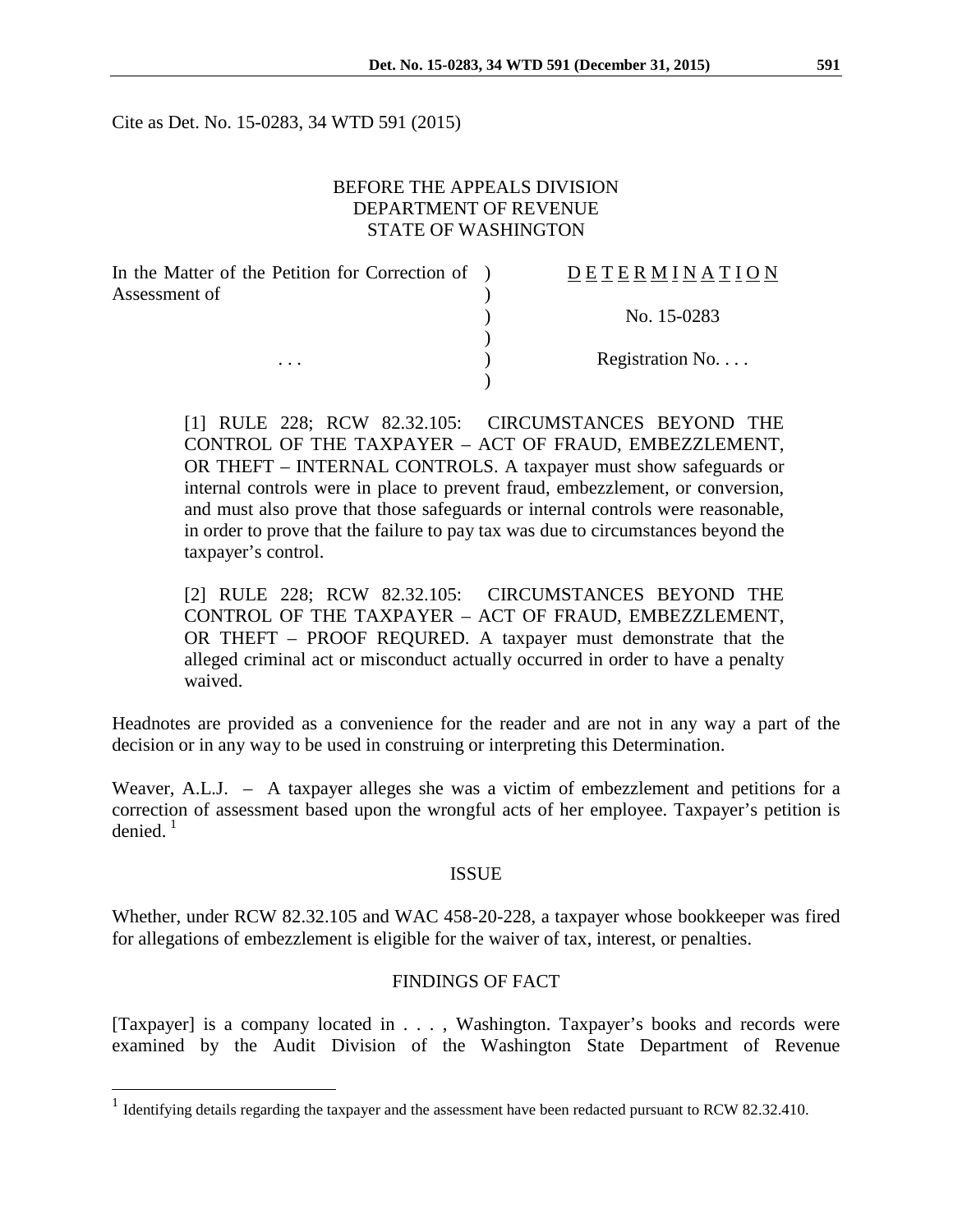("Department") for the period January 1, 2011 through December 31, 2014. The audit resulted in an assessment against Taxpayer in the amount of \$ . . . . That assessment is comprised of \$ . . . in retail sales tax, \$ . . . in retailing business and occupation ("B&O") tax, \$ . . . in service and other activities B&O tax, \$ . . . in use tax/deferred sales tax, \$ . . . in interest, and a five percent substantial underpayment penalty of \$ . . . . Taxpayer filed a timely appeal of this assessment.

On appeal, Taxpayer is seeking relief from the assessment because it claims its bookkeeper embezzled funds in excess of \$ . . . since 2001. Taxpayer alleges that the bookkeeper used business funds to pay for a significant amount of personal purchases. In order to hide the misappropriation of funds, the bookkeeper allegedly kept chronically incomplete business records. Taxpayer also alleges that the bookkeeper started intentionally underreporting business income in 2014.

Taxpayer fired its bookkeeper and Taxpayer's attorney has sent a demand letter for restitution to the bookkeeper. We are unaware that any legal proceedings, either criminal or civil, have been brought against the bookkeeper.

# ANALYSIS

The five percent substantial underpayment of tax penalty was assessed in accordance with RCW 82.32.090, which provides:

If the department of revenue determines that any tax has been substantially underpaid, there is assessed a penalty of five percent of the amount of the tax determined by the department to be due…. As used in this section, "substantially underpaid" means that the taxpayer has paid less than eighty percent of the amount of tax determined by the department to be due for all of the types of taxes included in, and for the entire period of time covered by, the department's examination, and the amount of underpayment is at least one thousand dollars.

RCW 82.32.090(2) (emphasis added). Here, the Audit Division assessed the five percent substantial underpayment penalty against Taxpayer because it paid less than eighty percent of the taxes due during the audit period. $<sup>2</sup>$  $<sup>2</sup>$  $<sup>2</sup>$ </sup>

A taxpayer who pays a tax amount less than the tax amount properly due as a result of circumstances beyond its control is entitled to a waiver or cancellation of penalties. RCW 82.32.105(1). An "act of fraud, embezzlement, theft, or conversion on the part of the taxpayer's employee" is a specifically enumerated circumstance that the Department considers to be beyond the control of the taxpayer under certain circumstances. WAC 458-20-228(9)(a)(ii)(F) (Rule 228).

The Department is an administrative agency, and its authority to waive or cancel interest and penalties is restricted to the authority granted by the Legislature. Det. No. 98-85, 17 WTD 417 (1998); Det. No. 99-285, 19 WTD 492 (2000). The Department is authorized to waive or cancel

<span id="page-1-0"></span><sup>&</sup>lt;sup>2</sup> Taxpayer paid \$ . . . in taxes during the audit period out of the total tax liability of \$ . . . that Audit determined. Taxpayer paid 54.8% of its tax liability.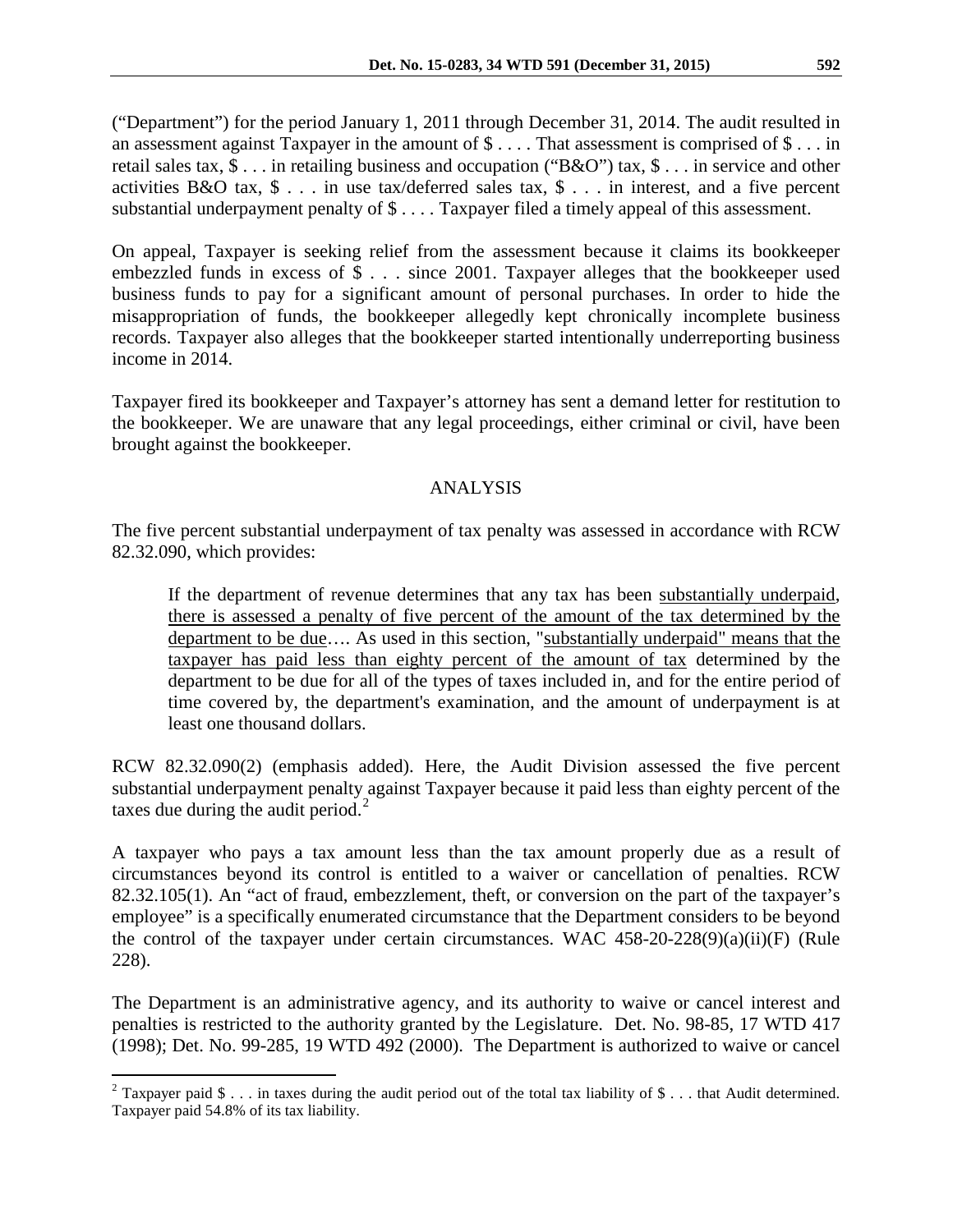penalties if the taxpayer's payment of a tax less than that properly due was the result of circumstances beyond its control. RCW 82.32.105(1); Rule  $228(9)(a)$ . Rule  $228(9)(a)$ specifically states that "circumstances that qualify for a waiver of a late payment of return penalty do not necessarily also justify waiver of the substantial underpayment assessment penalty." *Id*. In this case, the only penalty assessed was the substantial underpayment penalty.

Rule 228(9) defines "circumstances beyond the control of the taxpayer" and describes such circumstances as generally those that are immediate, unexpected, or in the nature of an emergency, where the taxpayer does not have time to obtain an extension of the due date Taxpayer claims that its employee's embezzlement constitutes a circumstance beyond its control that caused its underpayment of taxes. Rule 228 provides guidance for waiving penalties when a delinquency was caused by acts of embezzlement.

The Rule provides that the employee's misconduct must be one that "the taxpayer could not immediately detect or prevent, provided that reasonable safeguards or internal controls were in place." Rule  $228(9)(a)(ii)(F)$ . Here the evidence before us is not sufficient to establish that Taxpayer qualifies for the penalty waiver due to the employee's misconduct because it has not shown that it had reasonable safeguards or internal controls in place to detect or prevent the embezzlement or the shoddy bookkeeping. *Id*. "Since accounting safeguards and internal controls are normally within the control of the taxpayer, they must be in place in order for any employee misconduct to qualify as a circumstance beyond the taxpayer's control." Det. No. 06- 0155, 26 WTD 73 (2007).

In Det. No. 00-112, 20 WTD 106 (2001), the Department waived late-penalties caused by an employee's embezzlement, where the managing shareholder of a closely held corporation became too ill to operate the business and his inexperienced and untrained spouse while learning the business hired a bookkeeper who embezzled from the company, although the wife was attempting to learn the computer systems of the business. In time, the spouse hired an outside accountant who alerted the spouse to the problems and the spouse took immediate action. The employee was charged with several counts of theft by the county prosecutor's office. In that case we said:

We recognize that, under more normal circumstances, more stringent safeguards or internal controls might have detected the embezzling activity in a more timely manner. We conclude, however, Taxpayer's safeguards and internal controls were reasonable considering the circumstances, and the intent of Rule 228 is to extend relief in such a context.

## 20 WTD 106.

Unlike the taxpayer in 20 WTD 106, we do not have evidence that Taxpayer had any internal controls to scrutinize Taxpayer's books and records for the period while the employee was embezzling funds from the company. Further, we have only Taxpayer's statements that the employee's misconduct, i.e., shoddy recordkeeping and embezzlement, caused the underpayment of taxes and that the employee' conduct was a circumstance beyond its control which resulted in the imposition of the substantial underreporting penalty. A taxpayer must demonstrate that the